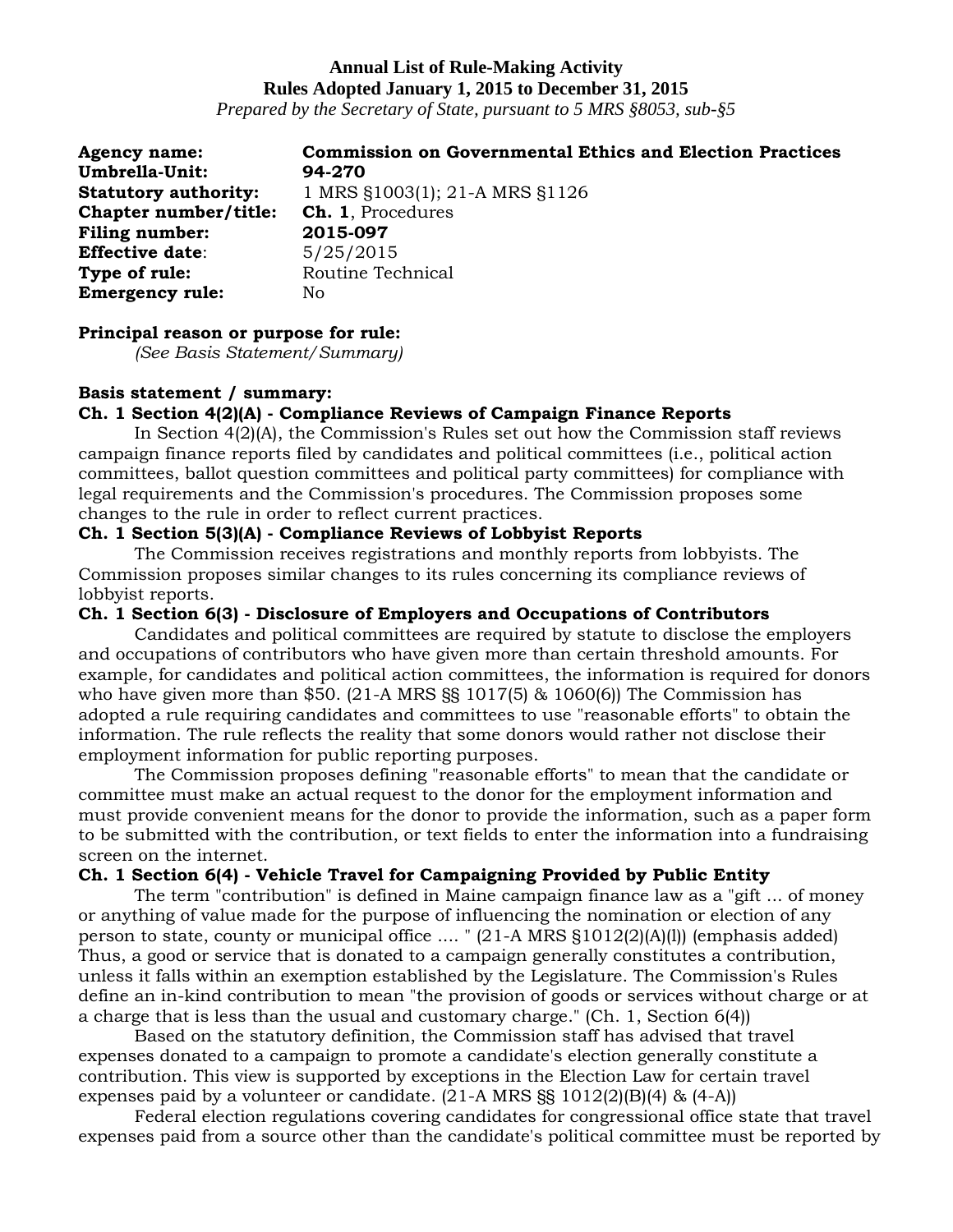#### **Annual List of Rule-Making Activity Rules Adopted January 1, 2015 to December 31, 2015**

*Prepared by the Secretary of State, pursuant to 5 MRS §8053, sub-§5*

the candidate. Federal Election Commission 11 CFR 160.3(b)(I) Paragraph b(2) of the rule states that "Where a candidate's trip involves both campaign-related and non-campaign-related stops, the expenditures allocable for campaign purposes are reportable, and are calculated on the actual cost-per-mile of the means of transportation actually used, starting at the point of origin of the trip, via every campaign-related stop and ending at the point of origin."

In the fall of 2014, the Commission received a request to consider whether vehicle transportation provided to an official by the Maine state government, which was used occasionally for campaign purposes, was a contribution. The request brought attention to a lack of policy or rule addressing this question directly.

If the use of a vehicle is deemed a contribution, the candidate receiving it must report it as an in-kind contribution, which is subject to the applicable \$375, \$750 or \$1,500 contribution limit. Candidates may reimburse the donor for the use of the vehicle to avoid the receipt of a contribution.

## **Ch. 1 Section 7(1) - How to Report Purchases made by Vendors on behalf of a Candidate or Political Committee**

In political campaigns (particularly ballot question elections and more expensive candidate races), sometimes a candidate or political committee makes a payment to a vendor (such as a campaign consultant or communications consultant) and the vendor uses those funds to purchase goods or services from a subvendor on behalf of the candidate or committee. Under current Ch. 1 Section 7(1) of the Commission Rules, the candidate or committee is required to itemize each purchase made by the vendor from the subvendor. This rule is intended to avoid situations in which the public knows only that large amounts are paid to a vendor with no information concerning how the funds are ultimately used.

This reporting of purchases by a vendor is specifically required by 21-A MRS §1060(4), which sets out the content of what must be included in campaign finance reports. This subsection is within the subchapter of law governing PACs, but the language in the subsection suggests that it was intended to cover candidates, party committees, and committees spending money for or against ballot questions:

> **4. Itemized expenditures**. An itemization of each expenditure made to initiate or influence any campaign, including the date, payee and purpose of the expenditure; the name of each candidate, campaign, political committee, political action committee or party committee supported or opposed; and each referendum or initiated petition supported or opposed by the expenditure. *If expenditures were made to a person described in section 1012, subsection 3, paragraph A, subparagraph (4), the report must contain the name of the person; the amount spent by that person on behalf of the candidate, campaign, political committee, political action committee, party committee, referendum or initiated petition, including, but not limited to, expenditures made during the signature gathering phase; the reason for the expenditure; and the date of the expenditure.* The commission may specify the categories of expenditures that are to be reported to enable the commission to closely monitor the activities of political action committees; ....

21-A MRS §1060(4) *(italics added).* The italicized language was proposed in L.D. 1339 in 2003 (P.L. 2003, c. 615). The summary section of the bill also suggests that the reporting of purchases made by vendors was to be made by candidates, party committees, and ballot question committees - not just PACs.